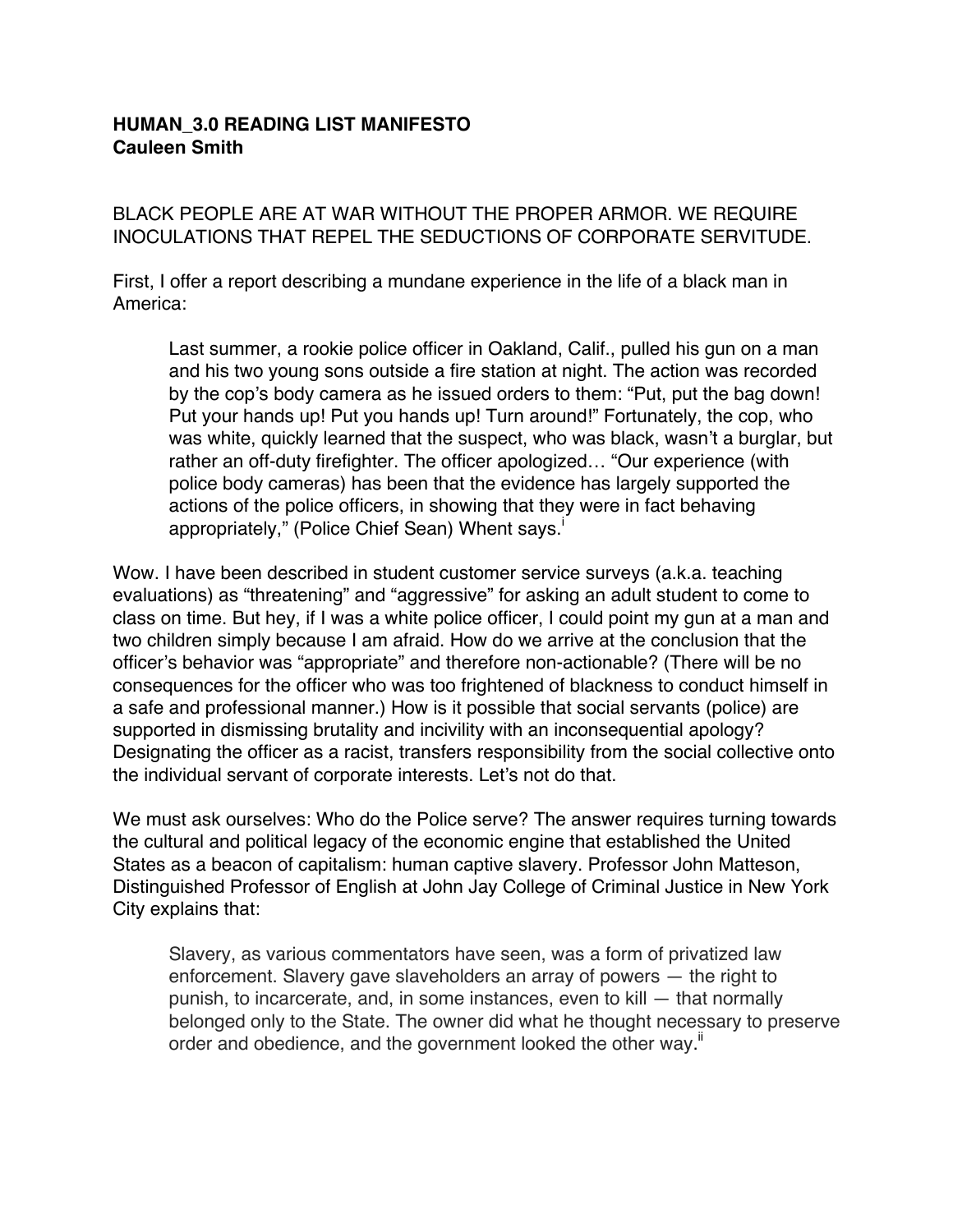Private "individuals" require forceful levels of control over their assets (captive African laborers) to insure financial interests. In 2010, the Supreme Court confirmed that Private Corporations legally enjoy all of the rights and privileges of individuals. Deeply embedded in our "ways of doing business" in America, is the fundamental belief that the black body, even while producing great profits (especially when incarcerated), can and must absorb brute force and coercive control within our cultural and economic markets. Indeed, systemic knowledge proposes that black people don't feel pain the way white people do; moreover, the pain inflicted upon us is provoked by our very blackness which marks us as fugitive.

Neoliberalism, for which the HUMAN\_3.0 READING LIST is a low-grade inoculation, turns our communities into markets, into auction blacks — I mean auction blocks. Yo, here's how:

"Whatever [neoliberalism] cannot contain, desocialize, deracinate through regulation it will expel through extreme externalization, into the dead zones, prisons, and borderlands of privatization." At the heart of neoliberal policies in higher education is a veiled pursuit to destroy any tacit expectation that people of the United States may have once had with the government about the importance of the common good and, with that, public services have been tossed underhandedly into the up-for-grabs conservative arena of privatization and deregulation, so too have all notions of equality and public responsibility been subsumed by an unrelenting neoliberal culture of rampant greed, "mega-rich" ultra conservatives, neoconservatives, and liberals alike collaborate together for control of not only the marketplace, but all public and private institutions, including those tied to human welfare and education.<sup>ii</sup>

And so here we are. This is authored in the year 2015, the year Illinois State Lawmakers passed an ordinance making it nearly impossible to sue the city if it sells off public assets to private interests.<sup>iv</sup> And it is very difficult to help people understand that as a woven fabric, as communities, as neighborhoods – We Have Lost Sovereignty (some of us never had it). Collecting revenue, fighting wars, and policing dys-selected populations (such as black folk) are the primary mandates of our so-called government.

Our universities cannot exist without burdening students with debt.

Our corporations cannot exist without tax-payer funded subsidies.

Public assets cannot exist without restricting the rights of public citizens to participate in their governance (i.e. schools, health clinics, parks). The institutions taking the place of government are themselves Titanics on the tilt (i.e. charter schools, private prisons, municipal maintenance).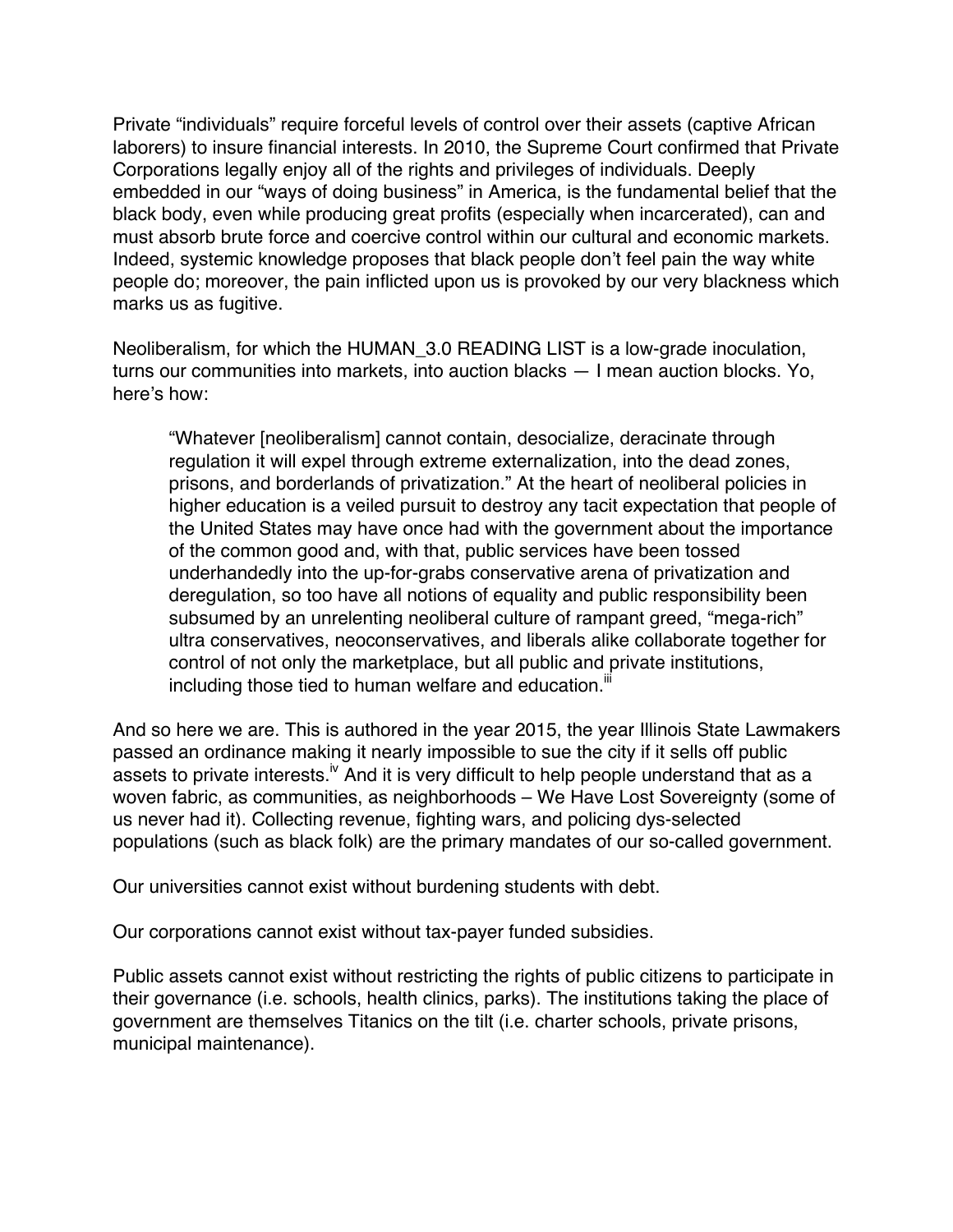We can rationalize the selling out of public property for higher property values and much needed neighborhood amenities (like fresh produce). We can occupy the streets in protest against state sanctioned violence against black people (however we perform and experience our genders). But without a weaponized, and generative Consciousness <<CONSCIOUSNESS>> we cannot save ourselves from the seductions of neoliberalism.

Neoliberalism is a form of anti-governance which produces social chaos which then demands a return to order… to fascism. (In which case, the lovely Bronzeville greystone with the absurdly high property taxes that subsidize corporate interests in a presidential library means jack-all because some donut dunking bureaucrat [bless their little heart] is going confiscate it while crying eminent domain… Bet… [Author must acknowledge that it is much easier to track this train of thought if one reads copious amounts of sciencefiction, i.e. Bester, Sturgeon, Pangborn, Harness.])

And so, Dear Reader, I declare once more: Black people are engaged in combat without the proper armor. In addition to gas masks and kevlar jackets, and smart phone video, we require inoculations that repel the seductions of corporate servitude. I offer this as an action:

## STUDY.

Deep and active study.

Supplemented with CONVERSATION engaged in with the intention of producing RESISTANCE and earning the callouses that resistance demands.

While standing in the street, talk about what you are studying. While renovating your greystone plant something that will live longer than you.

Witness, like that seed sprouting from thawing ground, the transformation of humans from our current incarnation designated by Sylvia Wynter as Man2 / *homo oeconomicus* into HUMAN\_3.0. … OK… maybe Human\_3.0 is more of the same, just a pious and conscientious consumer. OK… maybe those of us who are dreamers have already updated our wetwares to 3.0. Maybe there is no point in insisting that another way is possible….

Naw, this ain't no afro-pessimism shit. This reading list is for the Doers-Who-Think; not the academics who think there's no point. This shit is for Jimmy Baldwin's afro-optimist.<sup>v</sup> Because the only reason to destroy this world is if we share the fundamental belief that a better world is possible.

These 57 books are, all that I am able to draw right now. These are some of the books that literally changed my life, saved my life and sustain my life, but also, (fair warning) make it difficult for me to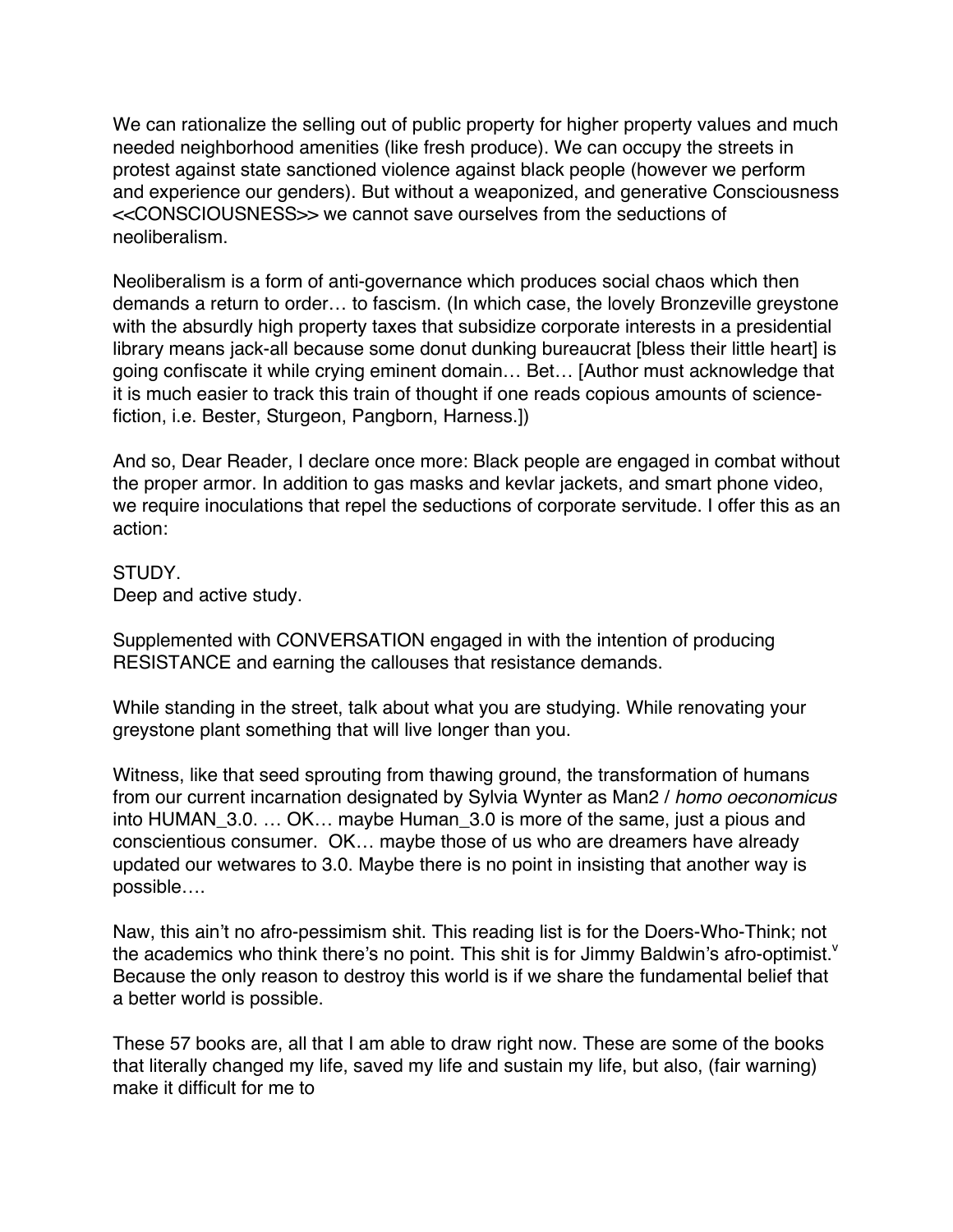go along get along look the other way and gets mines. These behaviors neatly summarize the Neoliberal Code of Conduct, to which I say:

Screw you. I am not doing no toe-pointy acrobatics for someone who is just waiting for an excuse to hate me and hurt me anyways. Take your civil discourse and freedom of expression and place it carefully where the sun don't shine. 'K?

YouyesYouAllyesyesYa'll: the freaky and confused, the refugee, the evacuee, the enraged warriors, prosecutors of vengeance, defenders of justice, asylum seeker, the neighborhood-watcher, the public enemies, the private info-hackers, the loving guardian, the haters who just 'gon hate, the homo reciprocanus, yesYouyesYouAllyesyesYa'll:

Bless our hearts.

Read, Write, Resist. Yes.

Read. Right. Resist. Yes.

Yes. The vaccine is incomplete. I share these books in the hopes that through study and conversation exchange occurs. Germs are swapped. Maybe we need more than one vaccine. Maybe I need your vaccine and you need mine. The thing is resistance. Resistance is the thing.

Resistance is not futile. RESISTANCE IS ALL WE HAVE.

Sincere apologies for obvious omissions – I can't draw or read fast enough. It's gonna have to be a team effort. Long Live the conscious human with an interest in sustainable life centered communo-reciprocal social structures.

Love.

Resist.

Read on.

Right on.